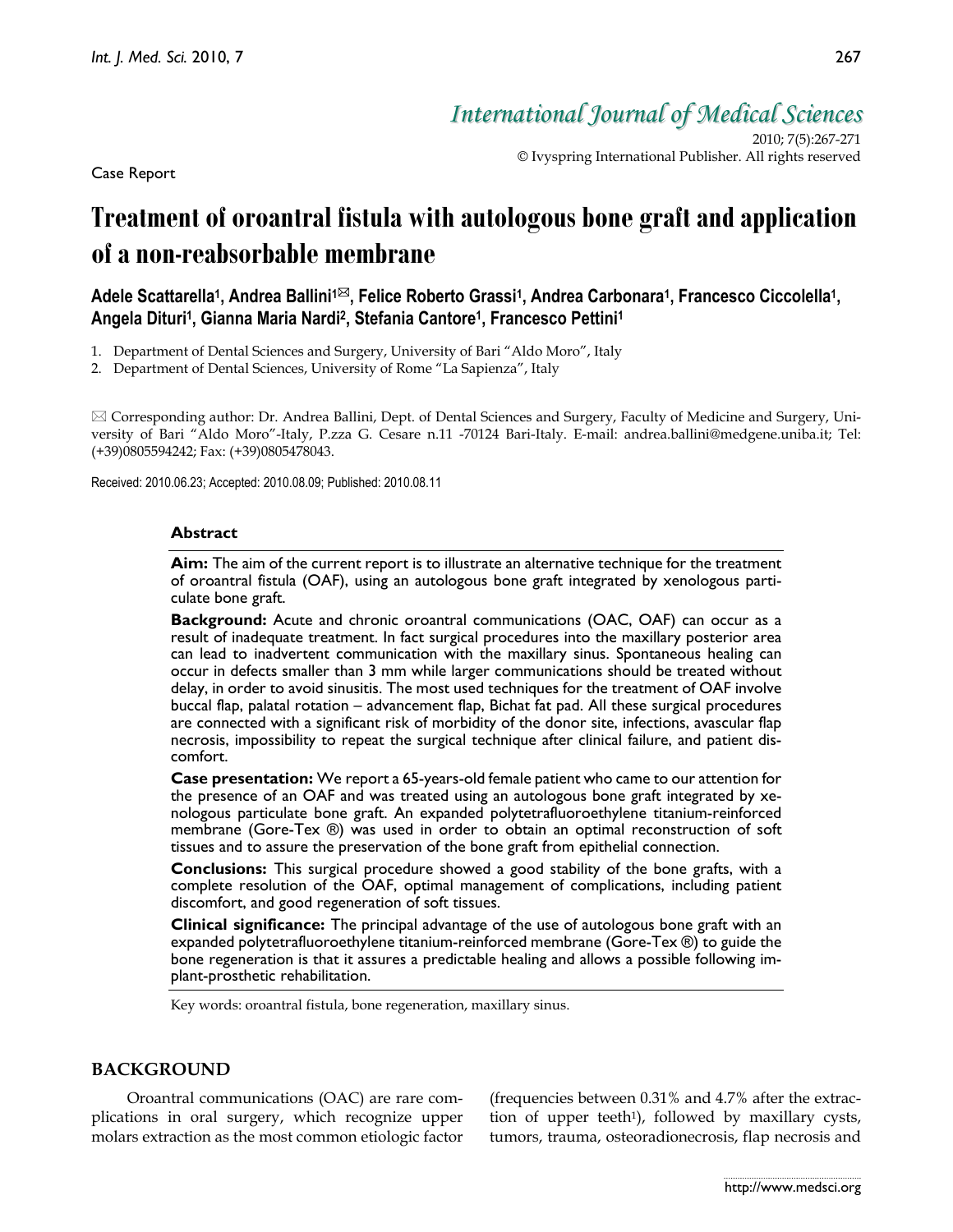dehiscence following implant failure in atrophied maxilla.

There is no agreement about the indication of techniques for the treatment of this kind of surgical complication. Spontaneous healing of 1 to 2 mm openings can occur, while untreated larger defects are connected with the pathogenesis of sinusitis (50% of patients after 48 hours – 90% of patients after 2 weeks<sup>2</sup>).

Therefore, management of communications between oral cavity and sinus after tooth extraction is recommended to promote closure within 24 hours<sup>1-3</sup>.

However, in patients with larger oroantral communications and those with a history of sinus disease, surgical closure is often indicated 1,2.

Oroantral fistula (OAF) is an epithelialized communication between the oral cavity and the maxillary sinus. The fistula is established for migration of the oral epithelium in the communication, event that happens when the perforation lasts from at least 48-72 hours. After some days, the fistula is organized more and more, preventing therefore the spontaneous closing of the perforation<sup>3</sup>.

Many techniques have been described in order to prevent the consequences of a chronical presence of OAC, such as buccal flap, palatal rotation-advancement flap and buccal fat pad1,3-7.

The problems linked to these techniques are related to the morbidity of the donor site, discomfort for the patient, and no possibility to repeat the same technique after surgical failure.

The aim of the present case report is to analyze the healing of OAF with the associated use of an autologous bone graft, integrated by xenologous particulate bone graft, and a non- reabsorbable membrane.

## **CASE REPORT**

We report a 65-years-old female patient who was referred to our attention for the presence of sporadic intraoral drainage in posterior left maxilla.

The discomfort was of a few years duration and had its origin following an endodontic treatment of tooth 2.6 provided four years before by her dentist.

The radiograph shows many characteristics of OAC/OAF; the apexes of tooth 26 were in extremely close approximation to the maxillary sinus, and an area of periapical rarefaction was evident (Fig. 1).

After the failure of the endodontic treatment the same tooth was subsequently extracted about five months later by the same practitioner for the persistence of symptomatology.

No pain occurred after the extraction, despite the drainage.

The patient was able to give consent after receiving oral and written information.

From the anamnesis, no systemic pathology came out.

Clinical examination of the area failed to disclose any significant pathologic.

Periodontally, there were no pockets, none of the remaining teeth were percussion positive, and the palpation was negative for loss of periodontal attach and abnormal movements.

The radiographic (Fig.2) examination did not underline any discontinuity of the sinus floor, but showed radiographic loss of lamina dura at the inferior border of the maxillary sinus over the involved tooth and the localized swelling and thickening of the sinus mucosa; only close the root of 2.7 a periapical lesion was present; radiopacity of different degrees was evident in sinus space.

An explorative surgery was planned in order to evaluate the presence of a possible communication.

One hour before the surgical procedure an antibiotic prophilaxis was performed with amoxicillin and clavulanic acid 2 g.

The fixed partial prosthesis was removed and the contiguous mucosa appeared healthy.

A buccal full thickness flap was harvested and the presence of a small OAF was verified. (Fig.3).

After the evaluation of OAF dimensions (Fig. 4), the surgical procedure was conducted by performing an incision on the bone tissue surrounding the lesion with bone drills and by harvesting a squared wedge bone on the alveolar ridge, in order to avoid the persistence of fibrotic tissue and to permit an adequate bleeding.

An autologous bone graft was taken by a contiguous cortical site using a trephine with an inner diameter matching the size of the bony defect. (Fig. 5).

The graft was press-fit into the defect and a screw was inserted for internal fixation to increase stability (Fig. 6).

The remaining vertical bone defect was filled with a xenogenous bone graft (BIOSS®) (Fig 7), associated to an expanded polytetrafluoroethylene titanium-reinforced membrane (Gore-Tex ®).

A 3.0 silk detached suture was performed (Fig.8) and topic medication with povidone-iodine solution was applied. A systemic antibiotic prophylaxis with amoxicilline and clavulanic acid 1g was prescribed after 6 hours from surgery.

At 10 days from surgery the suture was removed and the mucosa appeared healthy.

At 45 days from surgery, after non-reabsorbable membrane removal (Fig. 9), the clinical control showed an uneventful healing process with complete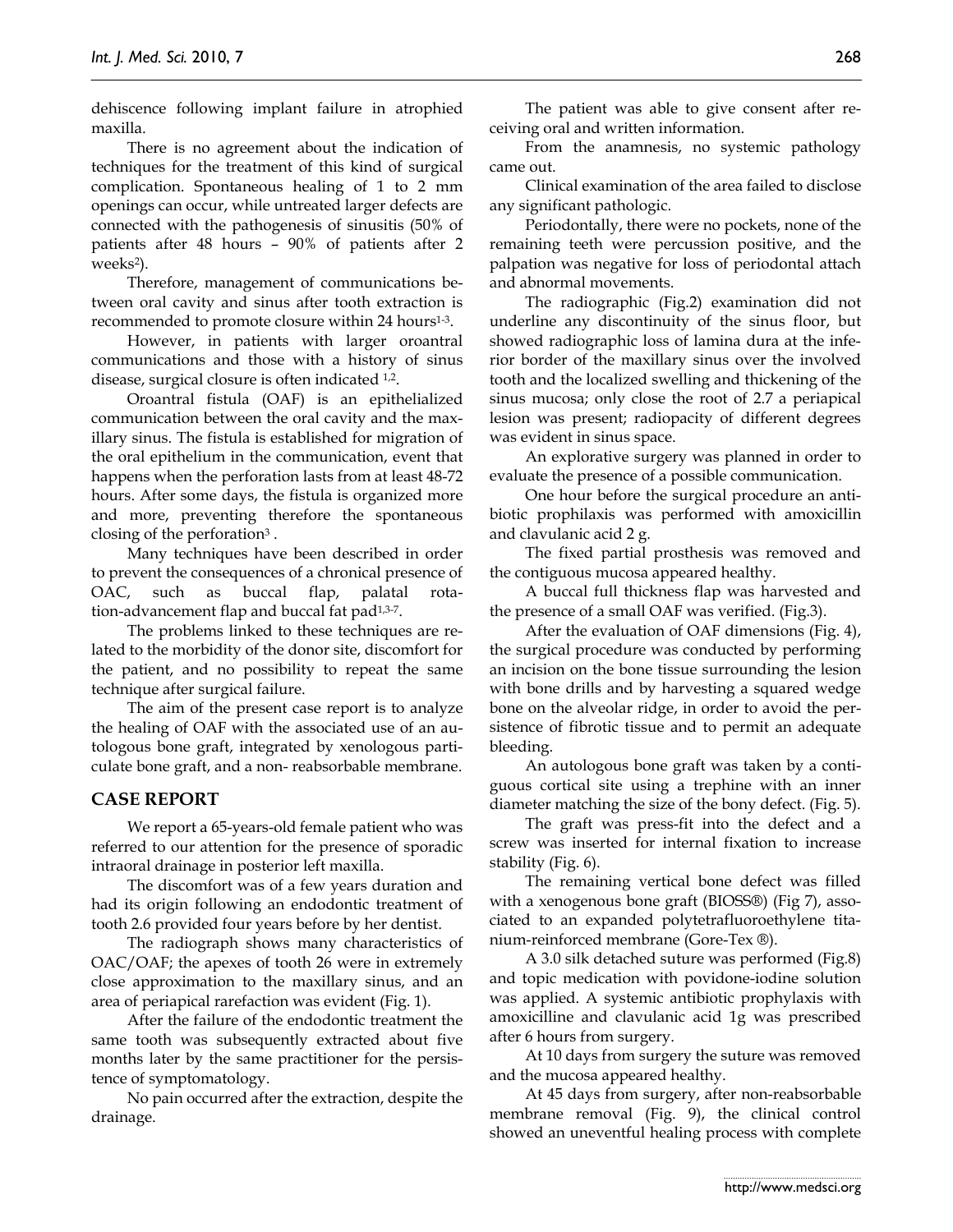elimination of the bone defect. (Fig. 10). No pain, fever or discomforts were described. The soft tissues appeared healthy, with normal color, consistence and no bleeding was present in the incision site and around the periodontal pockets of mesial and distal teeth.

The 6 months control showed a normal healing process. The radiographic evaluation with Computerized Tomography demonstrated a complete regeneration of the osseous sinus floor (Fig.11).



**Figure 1**. Rx after endodontic therapy of tooth 26.



**Figure 2**. Rx after 26 extraction and following rehabilitation with fixed partial prosthesis.



**Figure 3**. Flap elevation.



**Figure 4**. Demonstration of OAF existence by pin.



**Figure 5**. Autologous bone.



**Figure 6**. Graft stabilized with screw.



**Figure 7**. Defect filling with xenologous bone.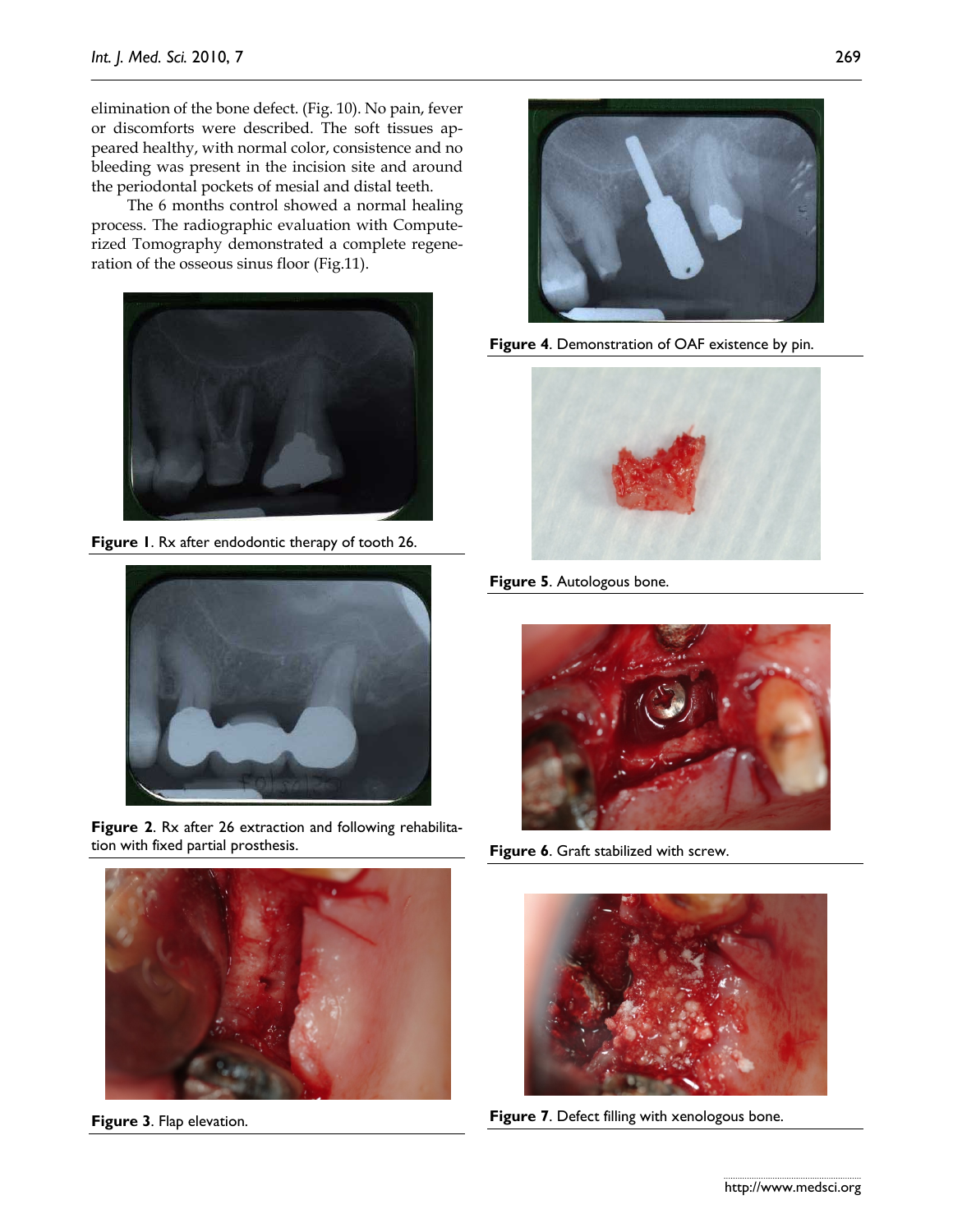

**Figure 8**. Sutured flap.



**Figure 9**. Non-reabsorbable membrane removal.



**Figure 10**. Clinical evidence of bone healing.



**Figure 11**. CT at 6 months.

## **DISCUSSION**

Periapical periodontitis may result in maxillary sinusitis of dental origin with resultant inflammation and thickening of the mucosal lining of the sinus in areas adjacent to the involved teeth4 .

This inflammation may be a consequence of overinstrumentation and/or inadvertent injection or extrusion of irrigants, intracanal medicaments, sealers or solid obturation materials.

Furthermore, endodontic surgery performed on maxillary teeth may result in sinus perforation that develop into OAC4 , than into OAF.

Numerous surgical techniques introduced to close OAC and OAF include rotating or advancing local tissues such as the buccal or palatal mucosa, buccal fat pad, submucosal tissue, or tongue tissue<sup>6</sup>.

Most of them rely on mobilizing the tissue and advancing the resultant flap into the defect<sup>5</sup>.

The closure of OAF is a major problem considering the phlogistic consequences of sinus membrane infection, with the impossibility to perform implant rehabilitation and pre-implant surgical procedures. In addition, further implant surgery generally requires more reconstructed bone at the implantation site with a monocortical block. The final result is a vascularized new bone formation which eventually osseo-integrated with the surrounding bone.

Moreover, experimental studies confirm that autogeneous bone graft assure more predictable results than xenogenous graft, in term of osteo-integration on the receiving site, in order to obtain the closure of OAC, such as synthetic bone graft substitutes constitute a valid alternative to flap based techniques7-11.

The bone graft techniques for the treatment of moderate to large OAC or OAF demonstrate to be innovative, successful and predictable and permit to avoid the clinical collateral effects, like morbidity of the donor site, related to soft tissue flaps.

These techniques, similar to the one that we reported, were innovative and successful for treating moderate to large OAF.

## **CONCLUSIONS**

OAF should be treated by establishing a physical barrier to prevent infection of the maxillary sinus.

The closure of the communications with autologous bone graft substitutes is a valid alternative to flap based techniques.

Because of the continued need for implant rehabilitation and the necessity of preimplant surgical procedures, such as sinus floor elevation, the routine